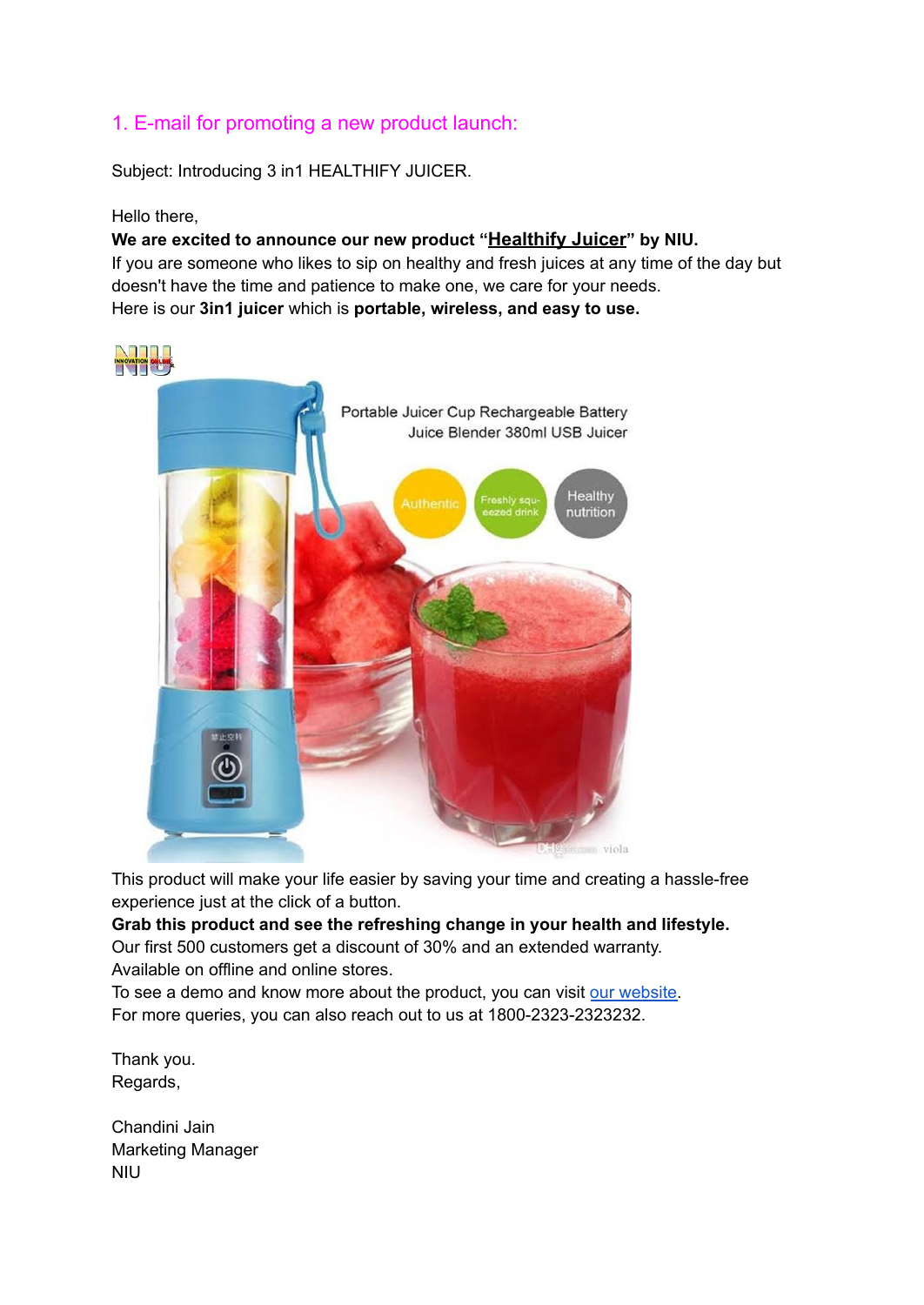# 2. Testimonial Request/Review Email

Subject: Tell us what you think of NIU!

Hello Daniel,

Thank you for being our customer and trusting us. We as a brand understand your requirements and are more than happy to be able to serve you for more than a decade now.

We believe that no one can understand us better than our customers, and you are one of our loyal customers. Your genuine review of our products and services can help people understand more about our company. We will be grateful if you can take out a few minutes and share your review on [this page](http://ssgrgeeg).

In return, we will also be sending you a gift voucher so that you enjoy our products and keep upgrading your life with the help of NIU.

For more queries, you can also reach out to us at 1800-2323-2323232.

Thank you.

Regards, Chandini Jain Marketing Manager NIU

## 3. Event invite email:

Subject: "**You are invited** to join our annual retreat"

Hi Daniel,

This year we are growing bigger than ever and have decided to enjoy and celebrate it with our customers. This event is all about 'you', where we will be showing appreciation with exclusive offers for our esteemed customers and engaging them with renowned guests, speakers, and artists across the globe.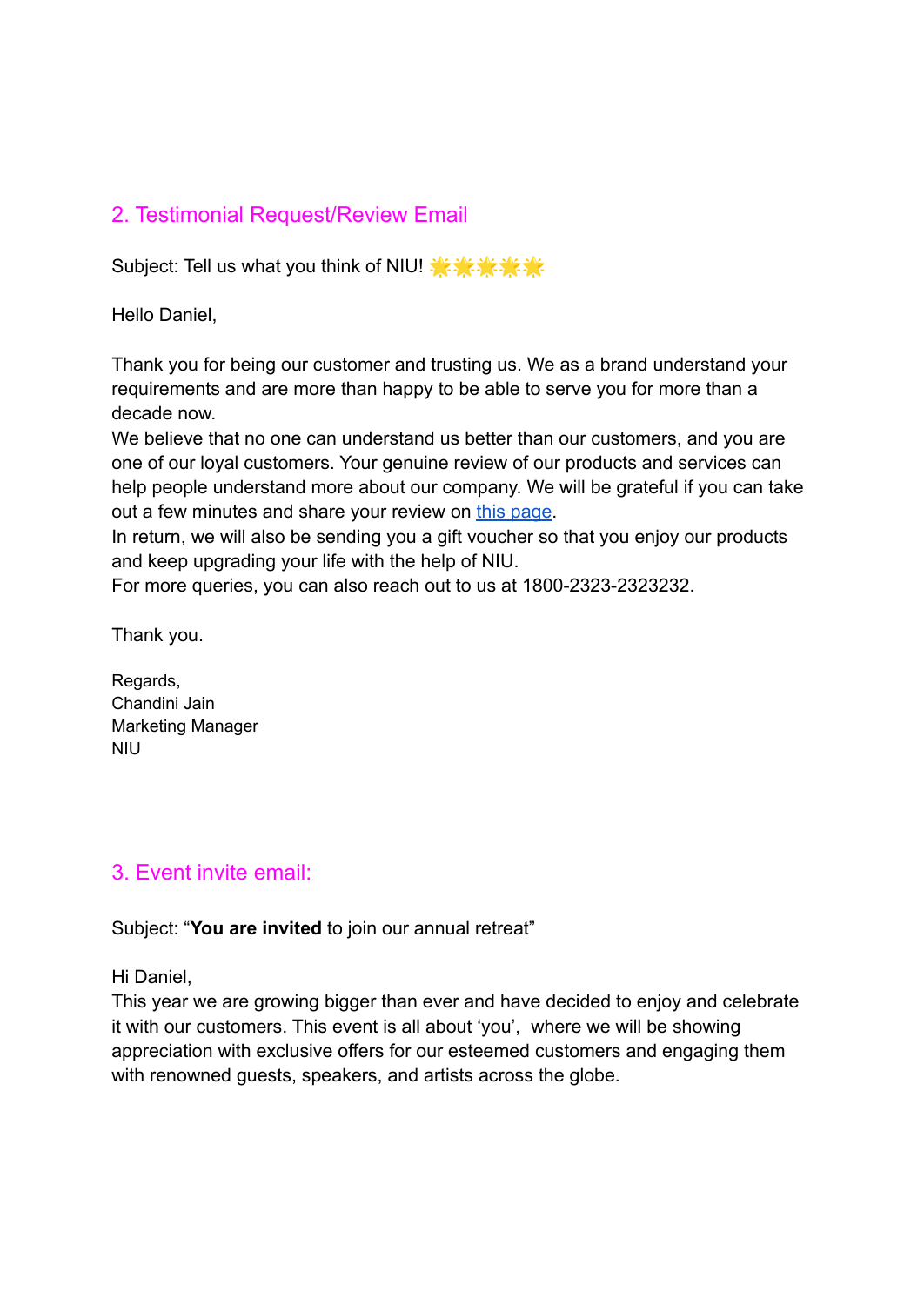

The event will take place at 'The Royal Park' on the 23rd of March this year. Tickets can be booked [here](http://rggrwwgw).

The guest speakers and performers of the event are given below:

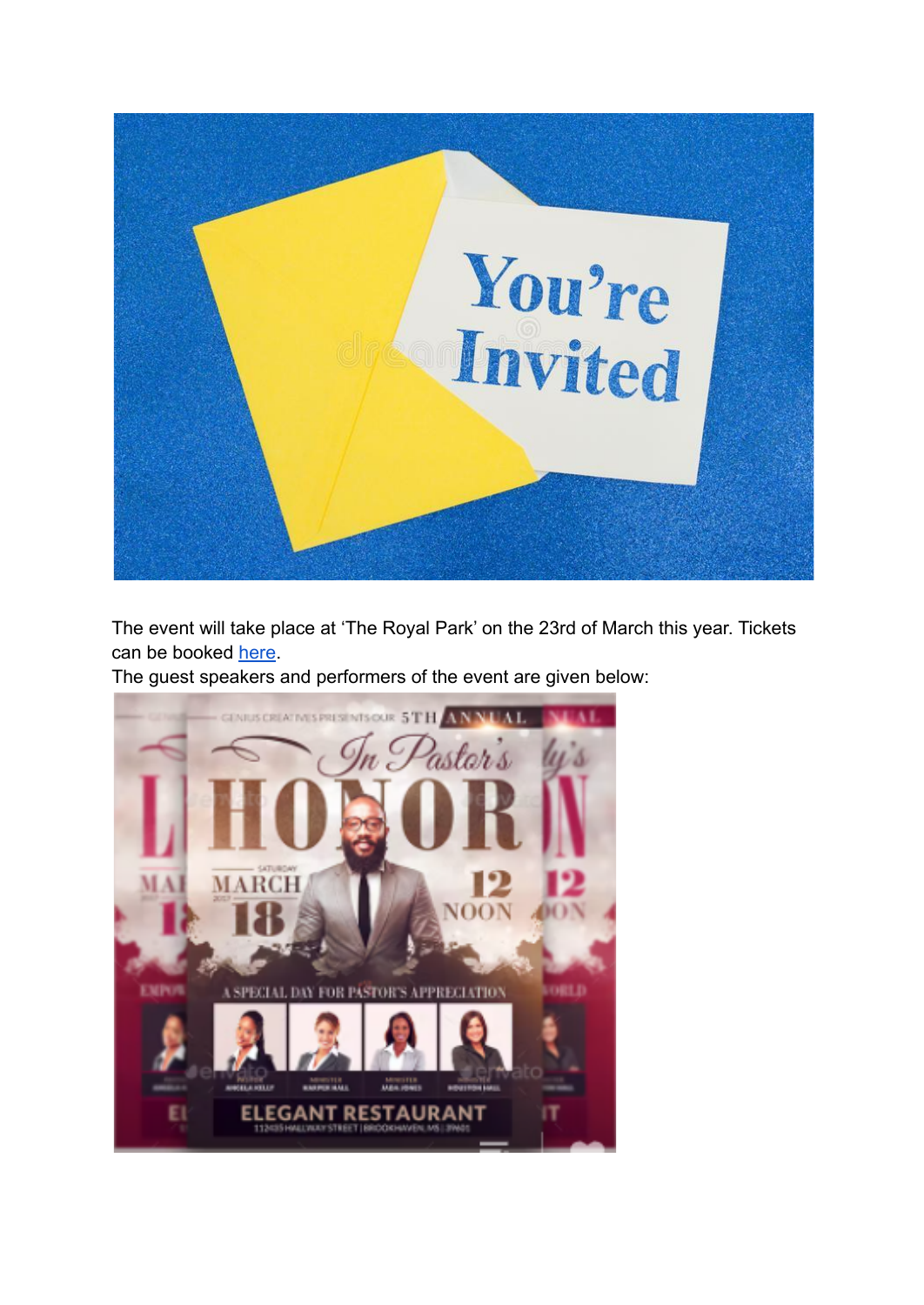We have limited seats so go and book your tickets now. We are looking forward to seeing you there!

Thank you.

Regards, Chandini Jain Marketing Manager NIU

## 4. Guest post outreach email:

Subject: Let your subscribers know more!

Hi Andy,

I have been following your posts for a long time and find your website very interesting. I am writing to you to discuss a few collaboration ideas that can be mutually beneficial.

NIU works under a similar category and is looking to increase its audience by making them aware of the product benefits and relative application in their life.

As you are accepting guest posts, we would request you to go through [our content,](http://jnxcc) provide feedback and allow us to contribute and work together with you.

Let me know if we can connect to discuss more on the guest post opportunities for NIU on your website.

For more queries, you can also reach out to me on 2323-2323232.

Thank you for your valuable time and consideration.

Regards, Chandini Jain Marketing Manager NIU

## 5. Product service pitch email:

Subject: Know the secrets and wonders of a healthify juicer.

Hello there,

Did you know that a cook or a homemaker spends about 5-6 hours/day in the kitchen? As the world evolves, everyone is now shifting to more adaptable and